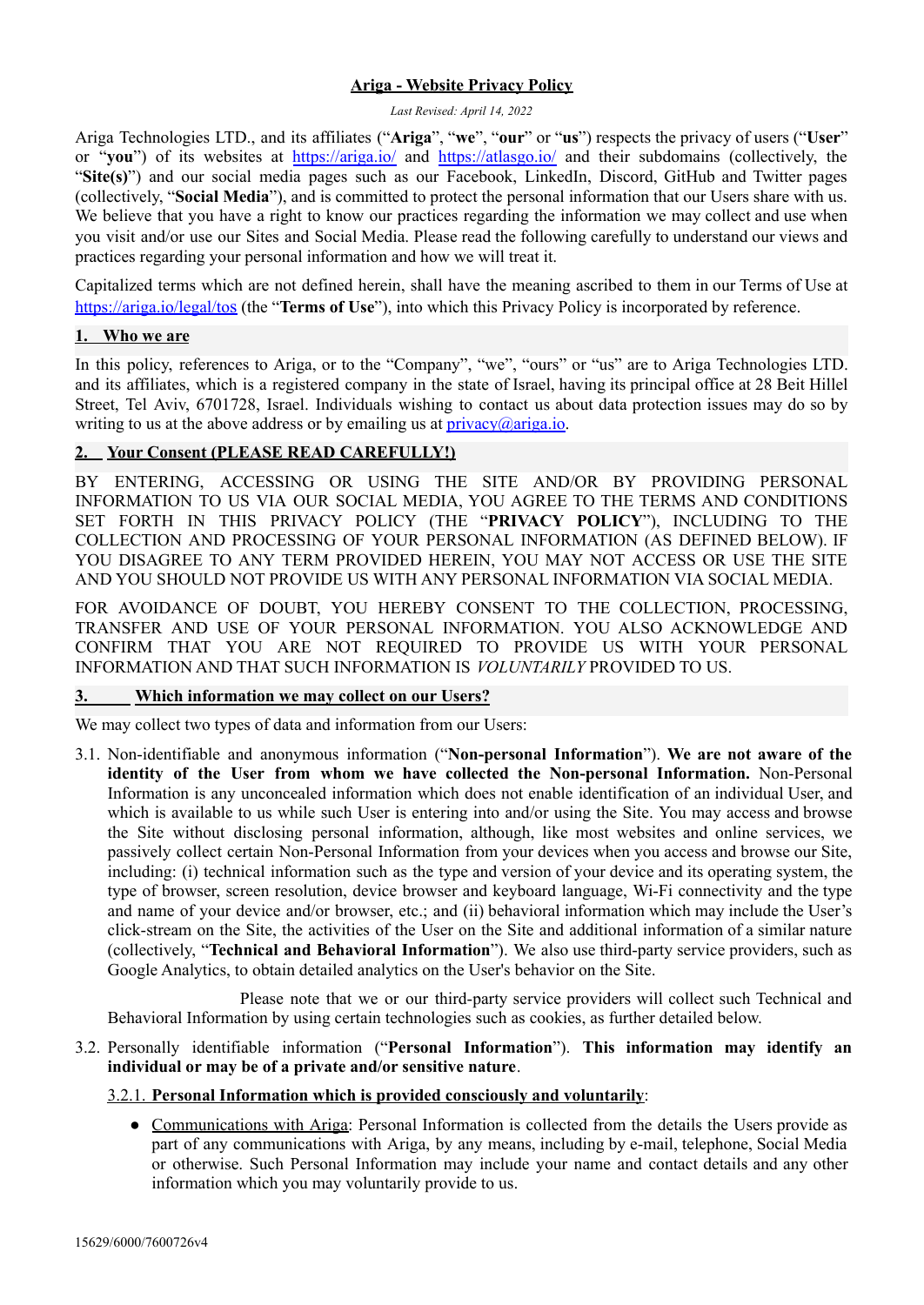- Our newsletter and other commercial materials: you may voluntarily provide us with your contact details in order to subscribe to our newsletter and to receive commercial materials from Ariga and our partners.
- Opening an Account: in order to download, install, access and/or use our proprietary software and/or in order to purchase related services, you may be required to open an account via the Site. Personal Information is collected from the details the Users provide in the Account registration form, which include, *inter alia*, name (including username), country, telephone number and company name. Additional information may be requested in the future.
- Payments: when purchasing a license to use our paid services, you will have the option to use certain Online Payment Processors which will require you to fill out a billing form wherein you will be required to provide to such Online Payment Processors certain Personal Information (such as, a credit card number and other related billing information) (see Section 6 below regarding the payment method). We will not store such information on our servers. We only keep token information such Online Payment Processors provide us with (and where applicable, the last four digits of your credit card number), and such information is strictly secured.

## 3.2.2. **Personal Information collected via technology**:

- Identifiers: during your use of the Site, we will access, collect, process, monitor and/or remotely store online identifiers, such as Internet Protocol (IP) address, AD-ID or other unique identifiers, for the purpose of providing you with targeted advertising and for statistical and metric purposes.
- Geolocation data: while using the Site we will access, collect, process, monitor and/or remotely store "geolocation data", including through the collection of IP addresses and other similar information to determine your general location for analytics and security purposes.
- Technical and Behavioral Information: to the extent that the Technical and Behavioral Information detailed above under Section 3.1 will be linked to or associated with a specific individual then such information will be considered as Personal Information.
- 3.3. Please note:
	- We may cross-reference Personal Information with other Personal Information we have about you and any Non-personal Information connected or linked to or associated with any Personal Information shall be deemed as Personal Information as long as such connection, linkage or association exists.
	- We may use third-party tracking services and usage logs, to track and analyze data from Users of the Site and Social Media and for purposes of security and fraud prevention. We may also use cookies and other tracking technologies to gather information regarding your use of the Site and the information for which you searched and accessed.

#### **4. How Do We Collect Information about Our Users?**

There are a few main methods that we use in order to collect information:

- 4.1. **We collect information through your entry and use of the Site**. In other words, when you are using the Site we are aware of it and may gather, collect and store the information relating to such usage. For example, when you use the Site, we gather your Technical and Behavioral Information.
- 4.2. **We collect information which you decide to provide us voluntarily**. For example, we collect Personal Information when you communicate with us over the phone, via Social Media, etc.

We may gather, collect and store such information either independently or through the help of our authorized third-party service providers as detailed below.

#### **5. What are the Purposes of the Collection of Information?**

- 5.1. Non-personal Information is collected in order to:
	- Use it for statistical and research purposes and for customization and improvement of our Site and/or Social Media.
	- Enhance the User's experience while using the Site and/or Social Media.
	- Keep the Site safe and secured and for prevention of fraud.
- 5.2. Personal Information is collected in order to: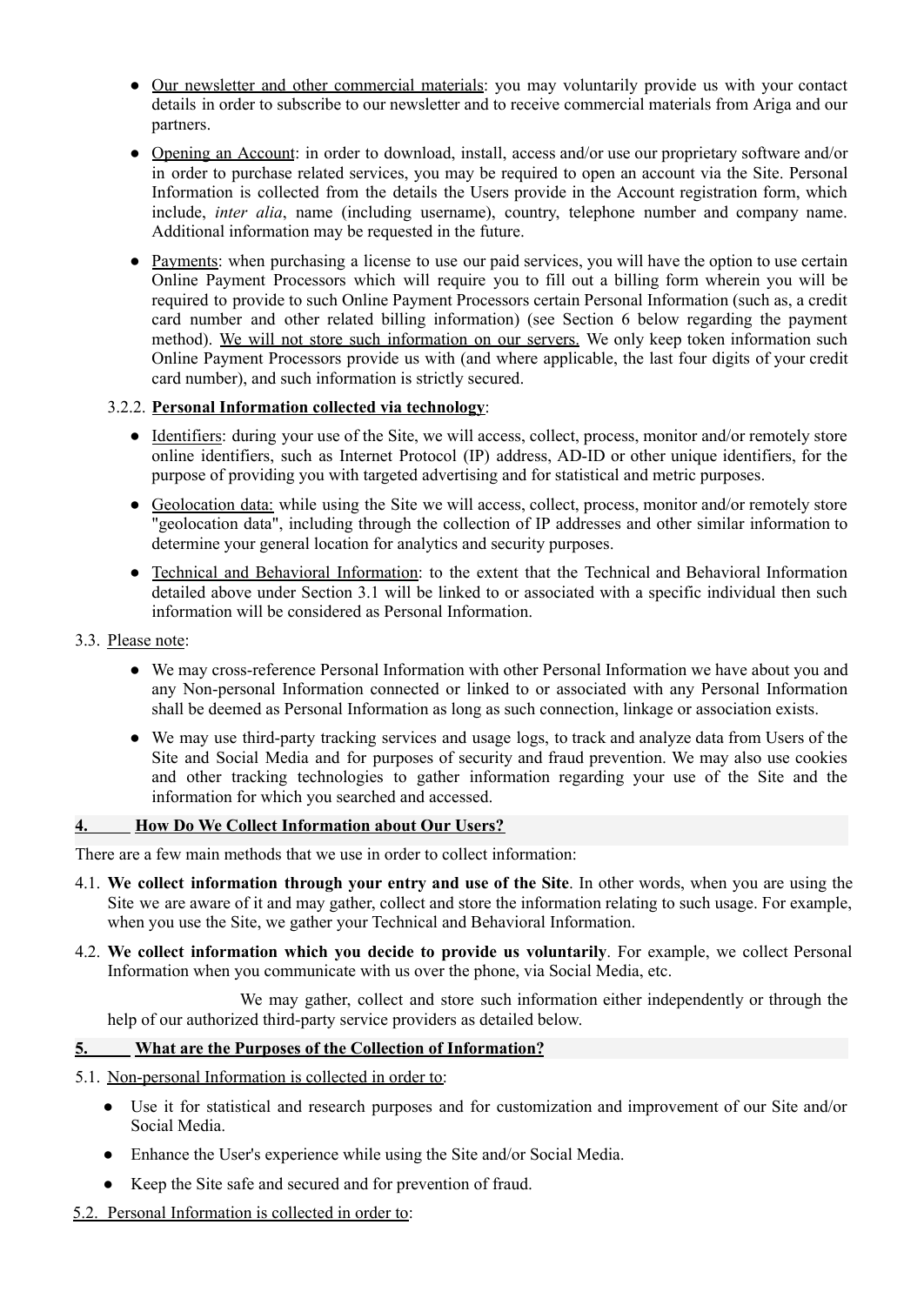- Enable the operation of the Site and/or Social Media.
- Respond to your inquiry.
- Ensure that the content on the Site is presented in an optimal way for you and for your device (e.g. tablet, mobile phone).
- Display ads and send you offers. We may also use your Personal Information in delivering third party advertisements to you. This may include "targeted ads" based upon your interactions with our Site and Social Media.
- Send you by email, SMS, phone, through web-browser notification or through the post updates, notices, announcements, and additional information related to Ariga and Ariga's products and services.
- Conduct internal operations, including troubleshooting, data analysis, testing, research and statistical purposes.
- Email tracking we may use tracking technology within the email we may send you in order to improve interactions with you and to better understand whether our emails were opened and read, and such tracking may include capturing the time and date in which you opened our email messages and the type of device you use to open such emails.
- Keep the Site safe and secured and for prevention of fraud and crime.
- Comply with our legal obligations and in order to be able to protect our rights and legitimate interests, including in order to improve the Site and/or Social Media.
- Maintain our data processing records and general administrative purposes.

## **6. Payment**

We accept certain online payment methods, using our Online Payment Processors, which enable Users to send and receive payments securely online using a credit card or bank account. We may add or change the Online Payment Processors at our sole discretion. Ariga is not affiliated with such Online Payment Processors (for more information see our TOU), as each is an independent contractor, and neither is the agent or employee of the other, and neither is responsible in any way for the actions or performance (or lack thereof) of the other. The use of the Online Payment Processors is at the User's discretion and sole liability and risk. It is the User's responsibility to abide by all the terms specified by the Online Payment Processors in their terms of use and privacy policies, including but not limited to any age restrictions specified therein. You acknowledge that you are fully assuming the risks of conducting any transactions via the Online Payment Processors.

## **7. Cookies**

When you access or use the Site, we and/or our third party service providers may use industry-wide technologies such as cookies, web beacons, pixels, clear gifs and other similar tools (or other similar technologies) (collectively, "**Cookies**") which may enable us, amongst others, to recognize your device from those of other Users of the Site, to improve the Site's performance, to deliver a better and more personalized service according to our Users' individual interests and the device or browser used, to track Users' use of the Site, to gather information about the Users' approximate geographic location (*e.g.* city), to prevent fraud and/or abuse, to estimate our audience size and usage pattern and perform other analytics, to develop our Site and to serve targeted advertisements.

Cookies may locally store certain Technical and Behavioral information and other Personal Information on your device and we and/or our authorized third party service providers may access such information for the purposes detailed under this Privacy Policy. We and/or our authorized third party service providers may use both session Cookies (which expire once you close the web-browser) and persistent Cookies (which stay on the User's device until he/she deletes them).

Most devices and browsers will allow you to erase Cookies from your device's hard drive, block acceptance of Cookies, or receive a warning before a Cookie is stored on your device. However, if you block or erase Cookies, your experience of the Site may be limited.

For detailed instructions regarding the blocking of Cookies, please refer to your browser's 'help', 'tool' or 'edit' sections or see [http://www.allaboutcookies.org/manage-cookies/.](http://www.allaboutcookies.org/manage-cookies/) Below are links to instructions regarding the blocking of Cookies on commonly used web-browsers: [Chrome](https://support.google.com/chrome/answer/95647?hl=en), Internet Explorer and [Microsoft](http://windows.microsoft.com/en-us/windows-vista/block-or-allow-cookies) Edge, [Mozilla](https://support.mozilla.org/en-US/kb/cookies-information-websites-store-on-your-computer) [Firefox](https://support.mozilla.org/en-US/kb/cookies-information-websites-store-on-your-computer) and [Safari](https://support.apple.com/kb/PH19214?locale=en_US).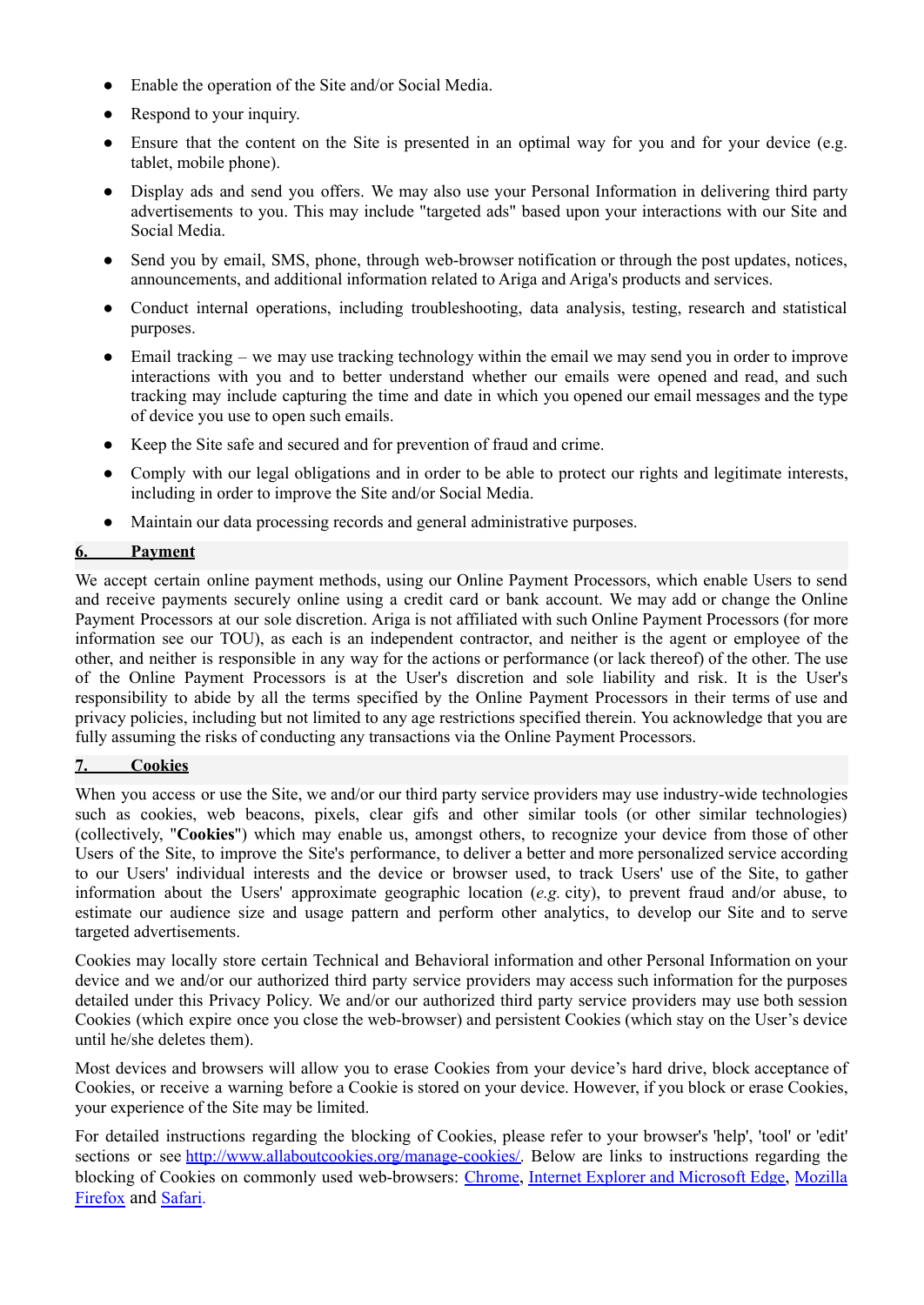It is possible to opt-out of having your browsing activity within the Site recorded by performance cookies. Please note that we use Google Analytics as our service provider in order to track Users' activities on the Site, including by use such services' persistent cookies. Google provides a browser-add on which allows users to opt-out of Google Analytics across all websites, which can be downloaded here: [https://tools.google.com/dlpage/gaoptout.](https://tools.google.com/dlpage/gaoptout)

You can opt out of receiving interest-based advertising on your device by visiting the following sites: [www.aboutads.info/choices/,](http://www.aboutads.info/choices/) [www.networkadvertising.org/choices/](http://www.networkadvertising.org/choices/) and [preferences-mgr.truste.com/.](https://preferences-mgr.truste.com/) If you wish to opt out of receiving interest-based advertising on your mobile device, please see the advertising preferences information on support.apple.com for iOS devices or support.google.com for Android devices.

### **8. Sharing Information with Third Parties**

- 8.1. Ariga respects your privacy and will not disclose, share, rent, or sell your Personal Information to any third party, other than as permitted under this Privacy Policy.
- 8.2. In addition to using the information collected by us for the purposes described under Section 4 above, we may also share your information in the following cases:
	- Service Providers: Note, that we collect, hold and/or manage Personal Information through Ariga's authorized third parties vendors of certain products or services (such as, cloud services) (including, as applicable, their affiliates) solely and limited to providing us with such requested services, and not for any other purposes. Such vendors may be located in a country that does not have the same data protection laws as your jurisdiction. For more information regarding our Service Providers, please refer to Section 12 below.
	- In addition, we may share Personal Information in the following cases: (a) to satisfy any applicable law, regulation, legal process, subpoena or governmental request; (b) to enforce this Privacy Policy and/or the Terms of Use, including investigation of potential violations thereof, and to defend against any claims or demands asserted against us by you or on your behalf; (c) to detect, prevent, or otherwise address fraud, security or technical issues; (d) to respond to claims that contact information (e.g. name, e-mail address, etc.) of a third-party has been posted or transmitted without their consent or as a form of harassment; (e) to protect the rights, property, or personal safety of Ariga, its Users or the general public; (f) by virtue of undergoing any change in control, including by means of merger, acquisition or purchase of all or substantially all of the assets of Ariga, so long as such acquirer maintains the same privacy terms hereunder; or (g) pursuant to your explicit approval prior to the disclosure.
		- For avoidance of doubt, Ariga may use **Non-personal Information** and transfer and disclose it to third parties at its discretion, including without limitation for statistical, analytical and research purposes and for customization, developing and improvement of the Site.

## **9. Deletion or Modification of Personal Information**

Ariga acknowledges that applicable law may provide you with certain rights relating to your Personal Information, including the right to access, modify and/or delete Personal Information we collect and process about you. If you wish to access or to correct, amend, or delete Personal Information, please send us an email to:  $\frac{\text{privac}}{\text{qariga.io}}$  and we will respond within a reasonable timeframe, but in any event no later than permitted by applicable law.

#### **10. Minors**

The Site is intended for Users over the age of sixteen (16). Therefore, Ariga does not intend and does not knowingly collect Personal Information from children under this age. We reserve the right to request proof of age at any stage so that we can verify that minors under this age are not using the Site. If we learn that we collected Personal Information from minors under the age of sixteen (16) we will delete that information as quickly as possible. Please contact Ariga at [privacy@ariga.io](mailto:privacy@ariga.io) if you have reasons to suspect that Ariga collected Personal Information from minors under the age of sixteen (16) and we will delete that information as quickly as possible.

#### **11. Security**

We take reasonable measures to maintain the security and integrity of our Site and prevent unauthorized access to it or use thereof through generally accepted industry standard technologies and internal procedures. Your Personal Information is hosted on third parties' servers, which provide advanced strict security standards (both physical and logical). Please note, however, that there are inherent risks in transmission of information over the Internet or other methods of electronic storage and we cannot guarantee that unauthorized access or use will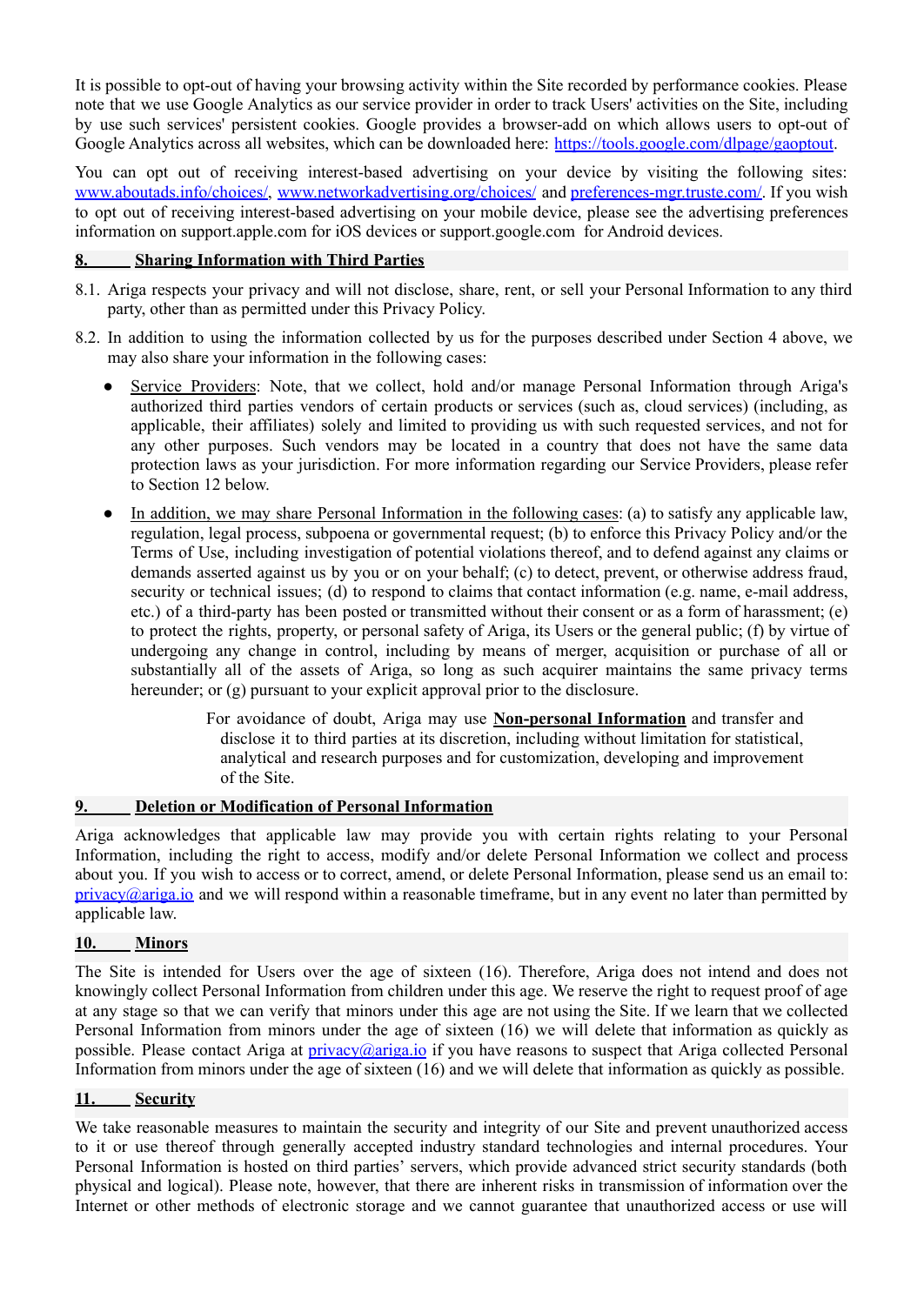never occur. ARIGA SHALL NOT BE RESPONSIBLE OR LIABLE FOR UNAUTHORIZED ACCESS, HACKING, OR OTHER SECURITY INTRUSIONS OR FAILURE TO STORE OR THE THEFT, DELETION, CORRUPTION, DESTRUCTION, DAMAGE, OR LOSS OF ANY DATA OR INFORMATION.

# **12. Third Party Service Providers**

While using the Site we may be using third party service providers, who may collect, store and/or process the Personal Information detailed herein. Such third parties may be located in a country that does not have the same data protection laws as your jurisdiction. Ariga uses commercially reasonable efforts to engage with third parties that post a privacy policy governing their collection, processing and use of non-personal and personal information. Such third parties' software or services may include without limitation the following categories of service providers:

- Cloud Service Providers, such as AWS and Google Cloud;
- Analytics Services, such as Google Analytics;
- Integration Tools, such as Zapier;
- Productivity Tools, such as Google Workspace and Meta Workplace; and
- Publishing platforms, such as Revue.

Please read such third party service providers' terms of use and privacy policies to understand their privacy practices.

## **13. Links to Third Party Websites**

Certain links provided in the Site and Social Media permit Users to leave our Site and/or Social Media and enter non-Ariga sites or services. Those linked sites and services are provided solely as a convenience to you. Those linked sites and services are not under the control of Ariga and it is not responsible for the availability of such external sites or services, and does not endorse and is not responsible or liable for any content advertising, products, services or other information on or available from such linked sites and services or any link contained in a linked site or service. Ariga reserves the right to terminate any link at any time. You further acknowledge and agree that Ariga shall not be responsible or liable, directly or indirectly, for any damage or loss caused or alleged to be caused by or in connection with use of or reliance on any such content, goods or services available on or through any such linked sites or resource.

Most of such linked sites and services provide legal documents, including terms of use and privacy policy, governing the use thereof. It is always advisable to read such documents carefully before using those sites and services, inter alia, in order to know what kind of information they are collecting.

## **13. Social Features**

Our Site may include social media features, such as Facebook, Twitter, and LinkedIn links ("**Social Features**"). The Social Features are operated or allow for social integration with certain third party social networks or third party Sites ("**Social Network**"). These Social Networks are created and maintained by third parties who are not affiliated with and/or controlled by Ariga. If you enable this integration with such Social Networks, your use of the Social Features is subject to the applicable third party Social Network's terms of use and privacy policies. You should ensure that you read their terms of use and privacy policies to understand how they treat your information and in order to understand the methods for changing the privacy or sharing settings on such services. If you do not agree to the practices described in such terms you should not allow the Site to interact with such Social Networks, however you may find that you are not able to enjoy all the features that may be made available via the Site. You understand that where you allow interaction with any third party Social Network, we may share data about you with your contacts (and *vice versa*) in order that you may enjoy social elements. This data may include, *inter alia*, your name and your social media profile picture. By using the Social Features, you hereby agree and understand that the applicable Social Networks may collect certain Personal Information, such as your IP address, Non-personal Information and may set cookies and/or other web tracking technologies to enable the functionality of the Social Features. The use of such features enables the sharing of information with your friends or the public, depending on the *settings* you establish with the third party that provides the Social Features. You hereby understand and agree that when you share content from Social Networks, your content may become public and others may re-post-it.

#### **14. International Data Transfer**

We may transfer information collected about you, including Personal Information, to affiliated entities, or to other third party service provides (as provided herein) across borders and from your country or jurisdiction to other countries or jurisdictions around the world. Please note that we may transfer such information to a country